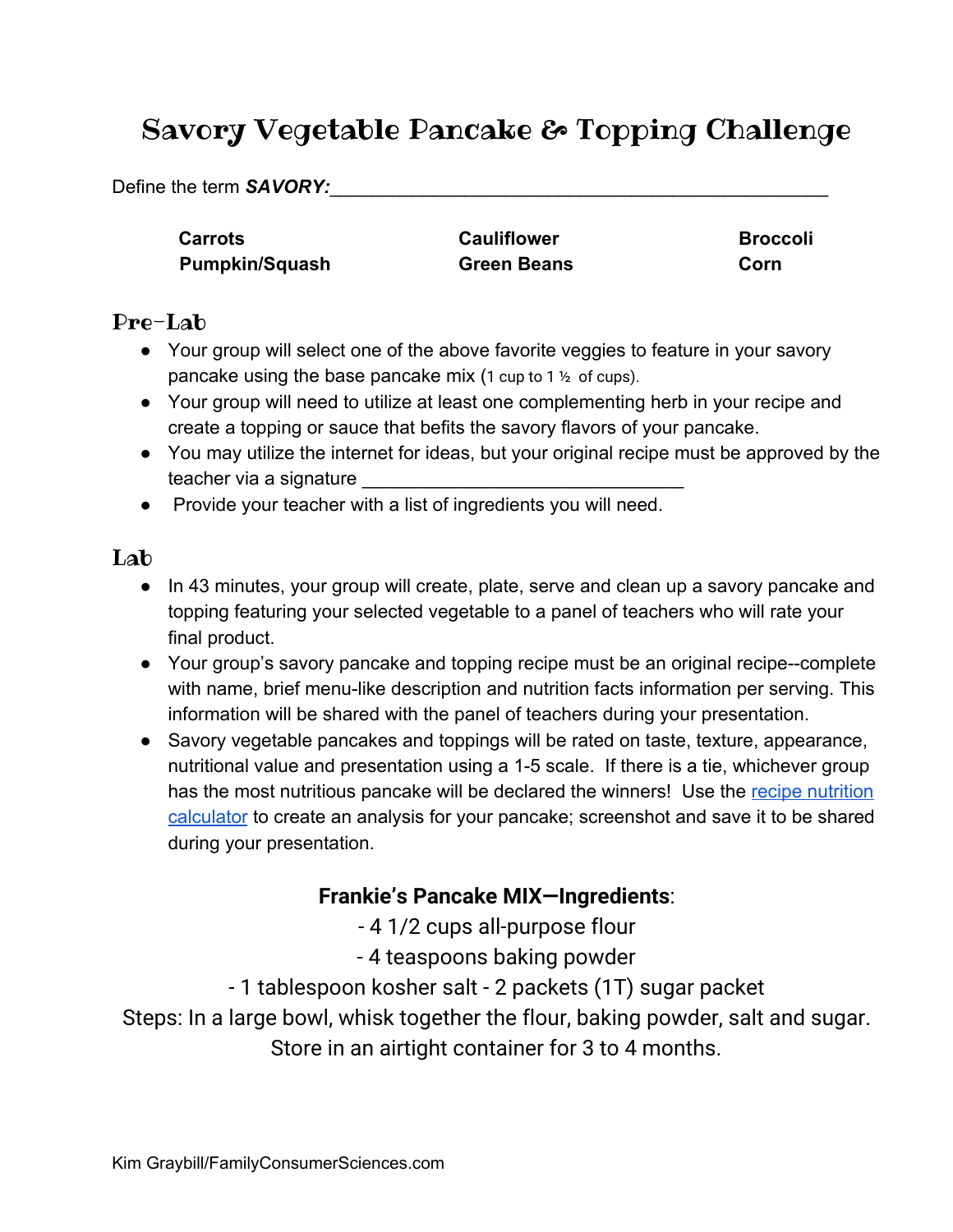### Savory Vegetable Pancake & Topping Recipe

| <b>Original Name</b>    | Kitchen# |
|-------------------------|----------|
| <b>Teacher Approval</b> |          |

### Detailed Preparation Steps & Cooking Directions

## Menu Description

Kim Graybill/FamilyConsumerSciences.com